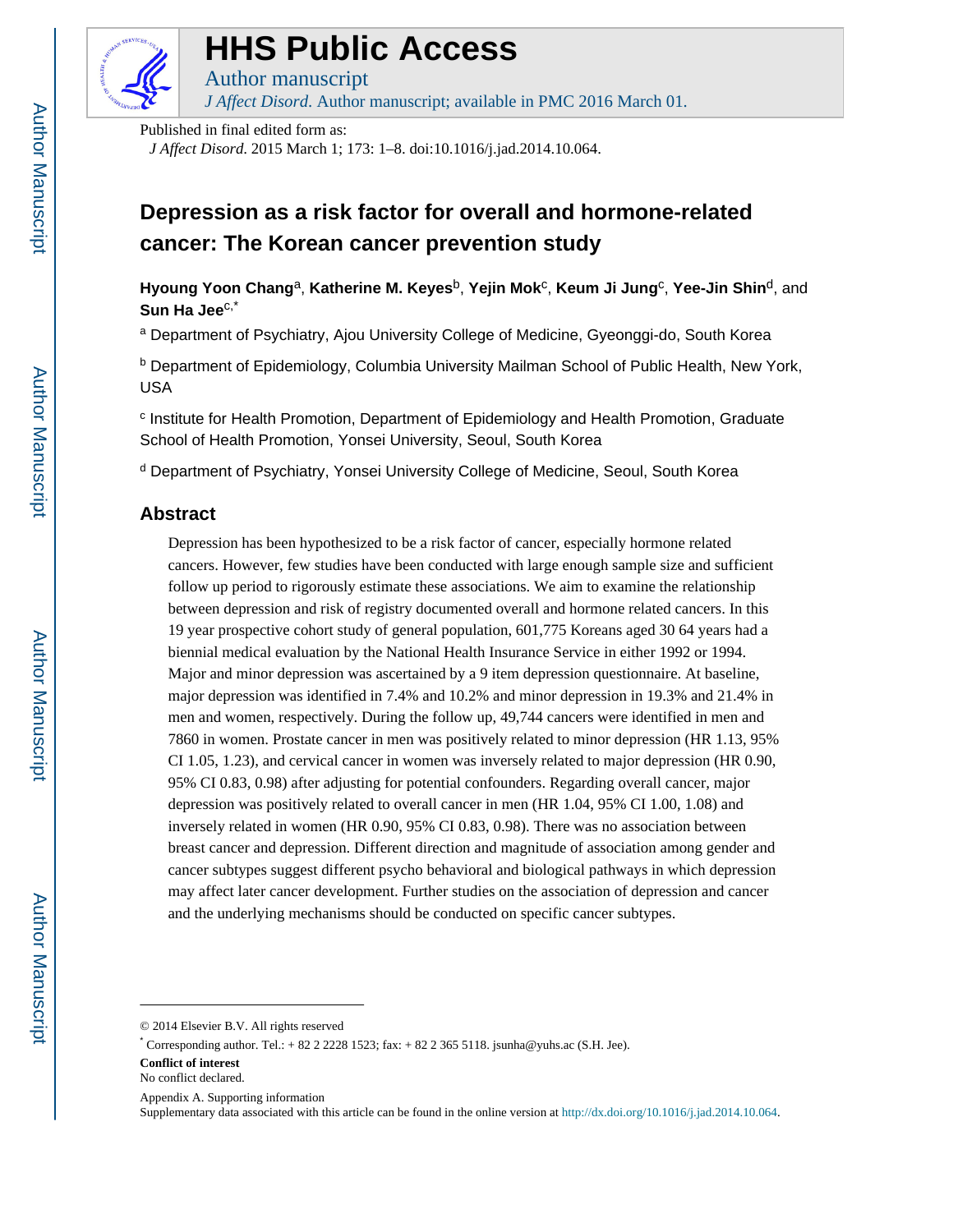# **Keywords**

Depression; Cancer; Prostate cancer; Cervical cancer; Republic of Korea

# **1. Introduction**

Depression, psychiatric disorder characterized by extremely low mood and loss of interest in activities of daily life, is associated with biological alterations including increased cortisol levels and absence of normal cortisol suppression response (Belmaker and Agam, 2008). The lifetime prevalence of major depressive disorder, a severe form of depression, has been estimated to affect 14.6% in high income countries and 11.1% in low income countries (Bromet et al., 2011). In US, the lifetime prevalence of major depressive disorder is more than 12% in men and 20% in women (Kessler et al., 2003). Although the prevalence of depression in Eastern countries, including Korea, is somewhat lower than Western countries (Chang et al., 2008), it has been increasing rapidly during the past decade, from 4.0% in 2001 to 6.7% in 2011 (Cho, 2011). Depression is associated with substantial morbidity not only due to the disability associated with symptoms (World Health Organization, 2008), but also associations with chronic physical illness (Pan et al., 2011; Campayo et al., 2010). Understanding the full magnitude of the relation between depression and physical health is critical for public health, given the high prevalence and associated with disability of depression worldwide.

While depression is robustly associated with chronic illnesses with an inflammatory pathway such as stroke (Pan et al., 2011), cardiovas cular disease (Nicholson et al., 2006), diabetes mellitus (Campayo et al., 2010), fibromyalgia and chronic pain (Van Houdenhove et al., 2010) associations with outcomes such as cancer remain unresolved (Spiegel and Giese Davis, 2003). A recent meta analysis reported that depression presents a small and marginally significant association with subsequent overall cancer risk, but associations among different studies show considerable heterogeneity (Oerlemans et al., 2007). Among various subtypes of cancer, hormone related cancers have received most interest due to a number of plausible pathways hypothesized (Oerlemans et al., 2007). Hormone related cancers include breast cancer, prostate cancer, and endometrial and cervical cancer, and several potential mechanisms through which depression may influence the development of these cancers have been posited. Potential mechanisms include a role of sex hormones in both cancer and depression, dysregulation of hypothalamic pituitary adrenal (HPA) axis, increased cortisol response, and immunological and inflammatory pathways, and inhibition of DNA repair mechanisms (Spiegel and Giese Davis, 2003).

Inference from the literature on depression and hormone mediated cancer has been inhibited by several major limitations of existing data, suggesting that a gap in our understanding of depres sion and cancer remains unfulfilled. First, most studies have a follow up period of less than 20 years (Aro et al., 2005; Nyklicek et al., 2003), which are not long enough to detect many tumor with slow average growth patterns (Zonderman et al., 1989; Penninx et al., 1998). Second, a relatively small sample size limits the ability to analyze the data stratified by gender and specific cancer sites. In most studies, overall cancer incidence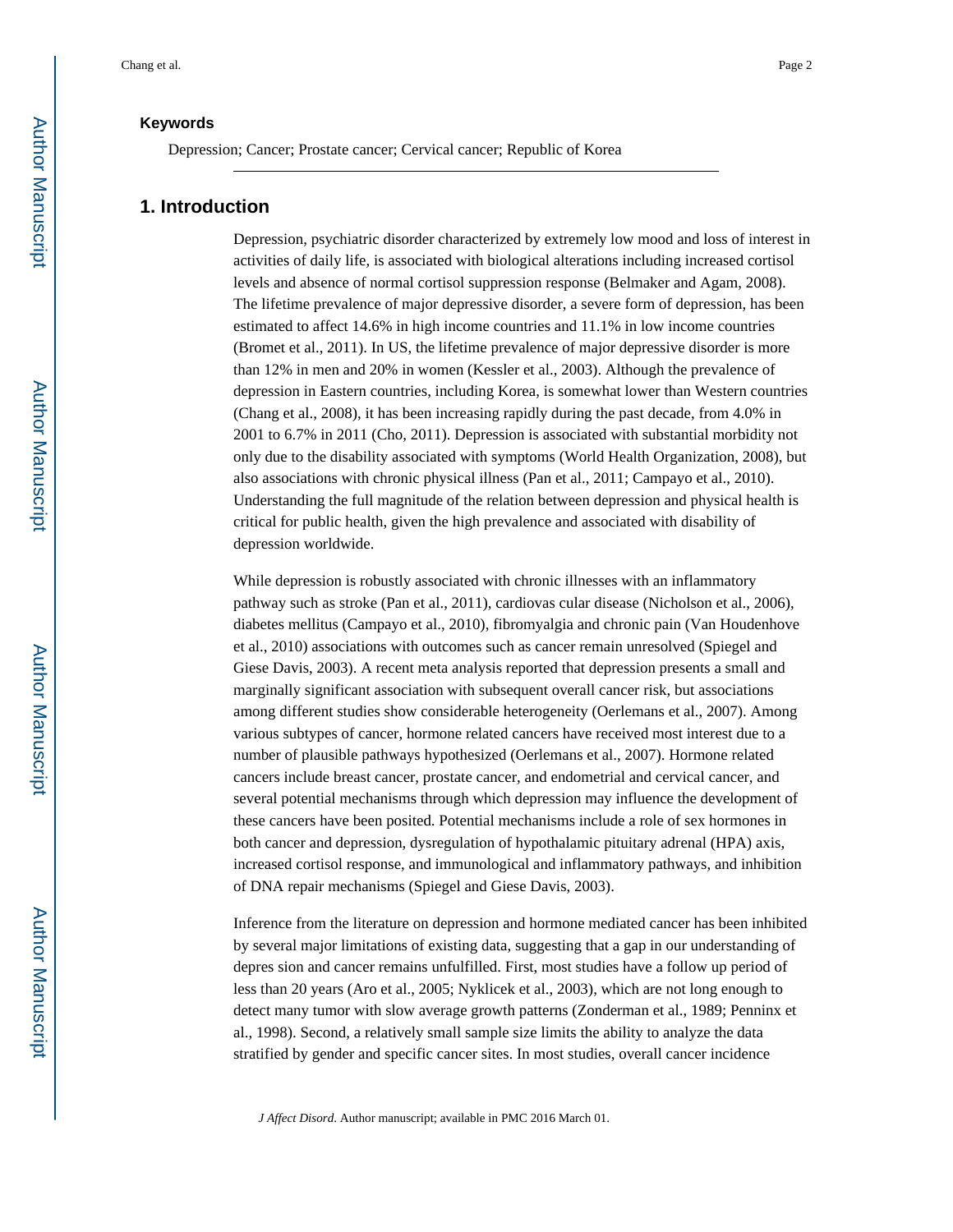among the depressed subjects does not exceed 100, with studies examining the subtypes of cancer resulting in even smaller incidences (Oerlemans et al., 2007; McGee et al., 1994), thus limiting the ability to uncover the association between depression and subsequent cancers. To maximize the power, most studies did not analyze by subtypes but examined overall cancer morbidity or mortality (Zonderman et al., 1989; Chen and Lin, 2011), which might result in over or under representation of association of depression and subsequent cancer risk. Moreover, there is no report to date on stratified analysis by gender, although the prevalence and risk factors for depression and cancer differ substantially across gender (Long et al., 2010). Third, depression was usually assessed at one time point, although it is the chronicity of the condition that is thought to underlie the pathways associating depression with cancer. Only one study known to authors examined chronic depression as an exposure and reported a significant association with overall cancer incidence (Penninx et al., 1998). Finally, the biological covariates were rarely adjusted in previous studies.

While cancer incidence is relatively rare in the population, given the high prevalence of depression, even a small association may translate into a major attributable risk for hormone mediated cancers. In effort to examine the relationship between depression and subsequent hormone mediated cancer risk, we use data from Korean Cancer Prevention Study (KCPS) to resolve these limitations. This cohort includes over 600,000 subjects, which allows us to analyze it by gender and specific cancer. In this study, we aim to investigate whether persons with major and minor depression were subsequently at higher risk of developing overall and hormone mediated cancer than persons without depressive symptoms.

# **2. Methods**

## **2.1. Study subjects**

The KCPS is a cohort study of South Korean workers and their dependants. Eligible participants were insured by the Korean Medical Insurance Service and underwent a biennial medical assessment during 1992 1995 (baseline). Since the study used routinely obtained data, consent was not required. The study was approved by institu tional review boards at Yonsei University (Seoul, South Korea).

From the KCPS cohort, we included 1,220,697 individuals (797,959 men and 422,738 women) aged 30 64 years who participated in the biennial medical evaluation offered routinely by the Korean National Health Insurance Service from 1992 to 1995. Of the 4 years of consecutive evaluation, depression questionnaire (Chang et al., 2013) was included in 1992 and 1994 examination, with 623,419 participants. Among them, 19,050 (3.1%) with missing information were excluded. A total of 2594 people reporting a history of any form of cancer and who died in the interval between questionnaire completion and start of follow up on January 1 of the subsequent year were also excluded. Of the participants, 601,775 (502,297 men and 99,478 women) were included in the final sample.

A subgroup of 546,514 participants (458,836 men and 87,678 women) who had undertaken both biennial examinations in 1992 and 1994 survey was analyzed separately to examine the relation ship between chronic depression and later cancer incidence.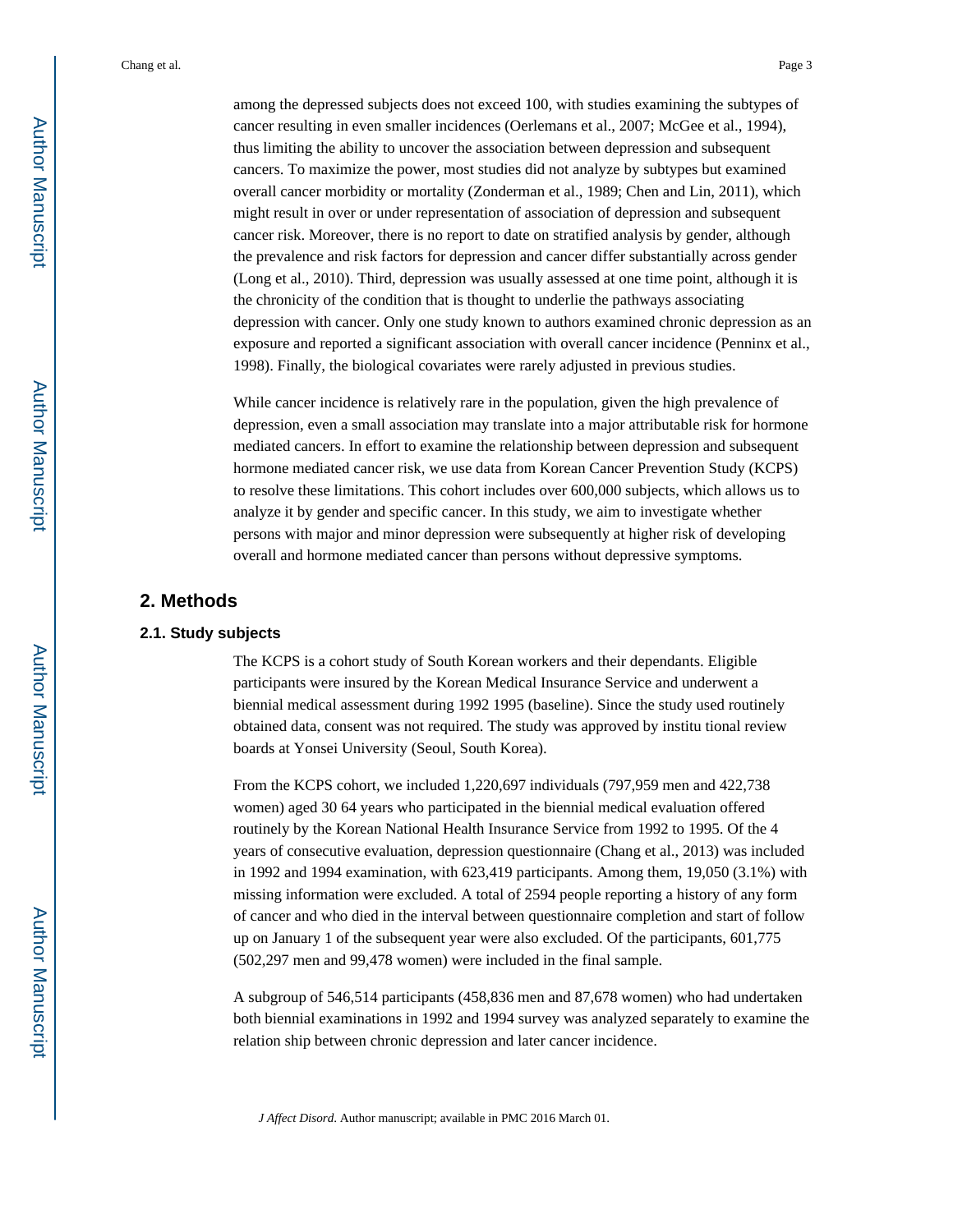#### **2.2. Depression ascertainment**

A short questionnaire was developed to assess depression. (Table 1). The construction of the questionnaire was based on the diagnostic criteria of Major Depressive Episode in Diagnostic and Statistical Manual of Mental Disorder 4th edition (DSM IV) (American Psychiatric Association, 1994). Items contained within the questionnaire drew on the Patient Health Questionnaire 9 (PHQ 9), an instrument used widely for evaluation of depression (Spitzer et al., 1999). Study subjects reported whether they were experiencing each of the nine depressive symptoms (yes/no answer). The response was based on current rather than prior state with no specific time frame of reference. Major depression was denoted as a positive response to at least one of the first two items ("Depressed mood" or "Loss of interest"), plus positive responses to at least five of the all nine items. Minor depression was denoted by a positive response to at least one of the two items but a total of less than five positive responses to the total of nine items. Concurrent validity of the questionnaire was examined by relating data to known socio demographic and behavioral correlates of depression, and predictive validity was presented by relating the scores from the questionnaire to the occurrence of future hospitalization for depression (Chang et al., 2013). Among a subset of the sample that undertook surveys in both 1992 and 1994, additional analysis was performed to examine whether chronic depression was defined as having major depression in both 1992 and 1994 surveys.

For further analysis, we divided major depression and minor depression into four categories. Major depression was divided into severe depression (a positive response to at least one of the first two items plus positive responses to at least seven of the all nine items) and moderate depression (a positive response to at least one of the first two items plus positive responses to five or six of the all nine items). Minor depression was divided into mild depression (a positive response to at least one of the first two items plus positive responses to three or four of the all nine items) and some depression (a positive response to at least one of the first two items plus positive responses to one or two of the all nine items).

#### **2.3. Ascertainment of cancer**

Cancer incidence, the primary outcome of interest, was ascer tained by National Cancer Registry data and hospitalization records from the medical insurance claims (MIC) data. Interna tional Classification of Diseases, Tenth Revision, used to ascertain cancer incidence and site are as follows: C50 Breast; C53 Cervix; C54 Corpus uteri; C56 Ovary; and C61 Prostate. The follow up period was up to December, 2012.

#### **2.4. Other covariates**

Covariates were collected from the biennial medical evaluation offered by the Korean National Health Insurance Corporation con ducted in 1992. It was conducted by medical staff at local hospitals and followed a standard procedure. Following variables were self reported and was used as categorical variable: Age (30 34, 35 39, 40 44, 45 49, 50 54, 55 59, and 60 64), marital status (married, never married, and else), smoking status (non smoker, ex smoker, and current smoker), drinking status (non drinker, 0 25, 25 50, 50 100, and more than 100 g/day), regular exercise (regular exercise, and no exercise), and cancer family history (yes or no). Socio economic status was measured by the insurance premium paid by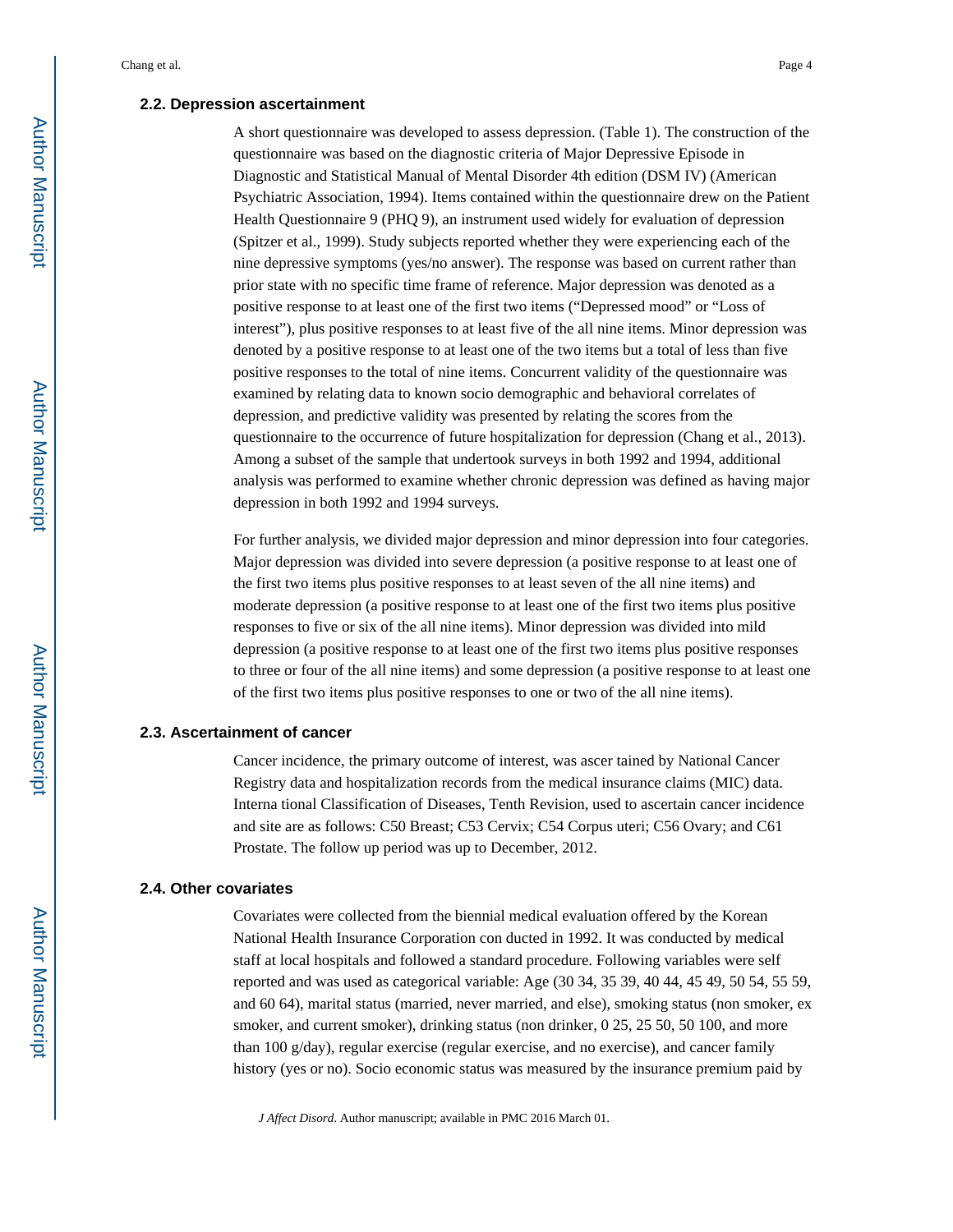the employees to their medical insurance scheme. This financial mean is calculated based on employee's income plus assets, such as ownership of property and automobiles, and was divided into four quartile groups. Physical and laboratory examinations were con ducted to collect body mass index  $(kg/m^2)$ , total cholesterol, fasting blood sugar, and hypertension.

# **2.5. Statistical analysis**

To assess the independent effects of depression status on cancer incidence, Cox proportional hazard models were used. In model, age, demographics (marital status and socioeconomic status), health behaviors (smoking status, alcohol drinking, exercise and BMI) and biological indicators of subclinical illness (total cholesterol, blood sugar and hypertension) were adjusted to express the independent effects of depression status. In Cox proportional hazard models, participants with major and minor depression were compared with participants without any depression, and participants with chronic depression were compared with participants who were not depressed in both 1992 and 1994. All analyses were performed using SAS statistical software version 9.2 (SAS Institute, Cary, NC, USA). All statistical tests were two sided and statistical significance was determined as  $p > 0.05$ .

# **3. Results**

The population was evenly distributed between 30 and 64 years old, with approximately five times as many men as women (Table 1). Among 502,297 men and 99,478 women, 7.4% and 10.2% were identified as having major depression, respectively. Men were mostly married, while majority of women were single. Both smoking and alcohol use were substantially more common in men.

A subgroup of sample who had undertaken biennial examina tion at both 1992 and 1994 survey was analyzed separately to examine the relationship between chronic depression and later cancer incidence. Among 458,836 men and 87,678 women, 14,931 (3.3%) men and 3947 (4.5%) women were identified with chronic depression, defined as exhibiting major depression in both 1992 and 1994 survey, respectively. Chronically depressed individuals were more likely to be neither married nor never married, lower in socioeconomic status, current smokers and heavy drinkers, and not regularly exercising (Table 2).

#### **3.1. Depression and subsequent overall cancer incidence**

A total of 49,744 cancer incidence occurred among men and 7860 among women during the 20 years of follow up (Table 3). Overall cancer in men was significantly associated with major depression (HR 1.05, 95% CI 1.01, 1.09) and minor depression (HR 1.03, 95% CI 1.01, 1.06) compared to participants with no depres sion at all, after controlling for age, smoking status, alcohol drinking, exercise, BMI, cholesterol, blood sugar, hypertension, and cancer family history. In the contrast, overall cancer in women was inversely related to major depression (HR 0.90, 0.83, 0.98) and minor depression (HR 0.99, 95% CI 0.93, 1.05). Chronically depressed sample compared to those who were never depressed showed similar results, with men demonstrating positive associa tion (HR 1.08, 95% CI 1.02, 1.14) and women showing an inverse trend (HR 0.91, 95% CI 0.80, 1.30) with chronic depression and subsequent overall cancer incidence (Table 4).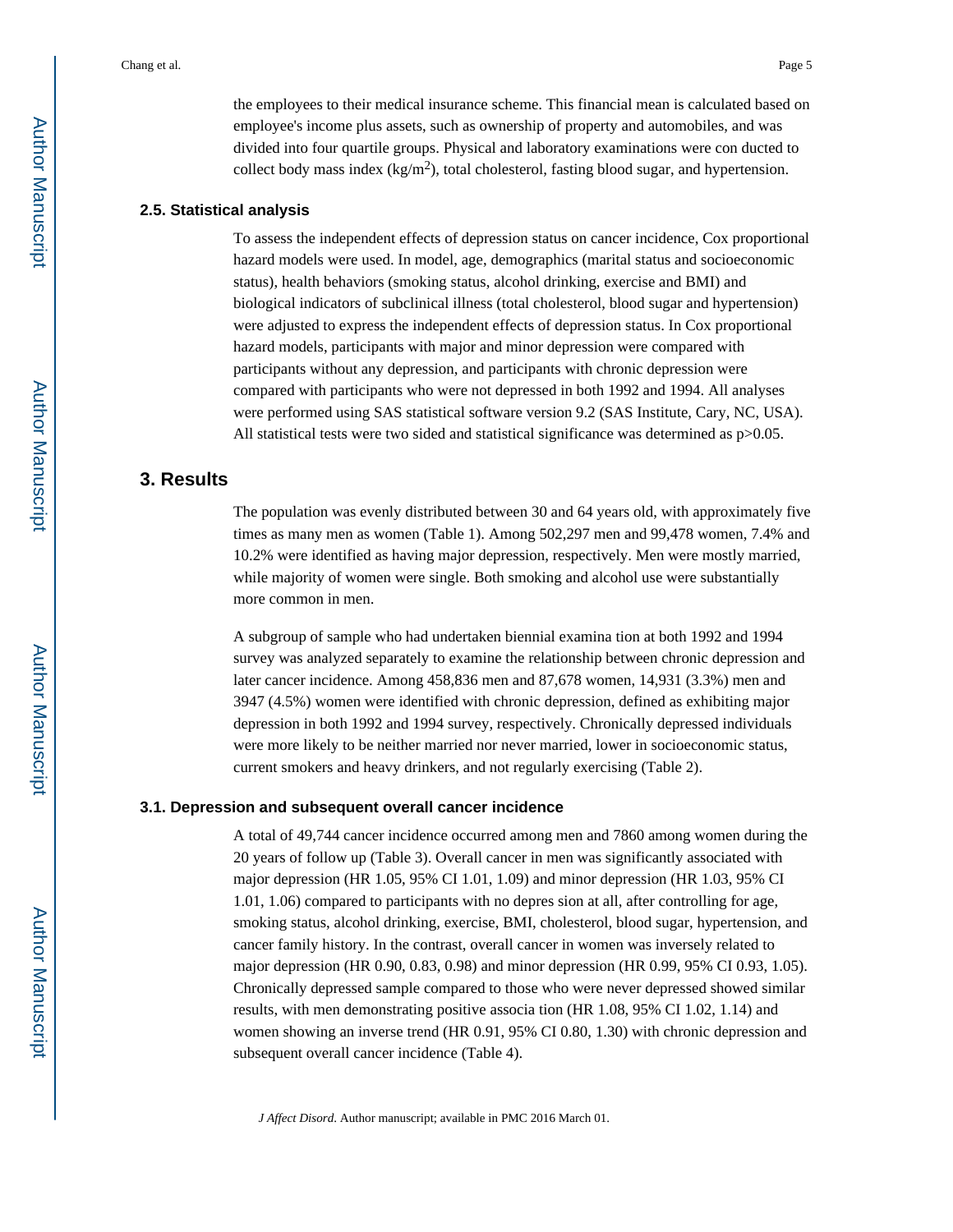Overall cancer demonstrated clear monotonic relationship with the severity of depression (Table 5). In men, subjects with severe depression showed largest magnitude of association (HR 1.10, 95% CI 1.02, 1.18, moderate depression: HR 1.03, 95% CI 0.99, 1.08, mild depression: HR 1.04, 95% CI 1.01, 1.07, and some depression: HR 1.02, 95% CI 0.99, 1.06: p for trend 0.0483). An inverse dose response relationship between the severity of depression and overall cancer was clear in women (severe depression: HR 0.81, 95% CI 0.69, 0.96, moderate depression: HR 0.93, 95% CI 0.84, 1.02, mild depression: HR 0.98, 95% CI 0.79, 1.03, and some depression: HR 1.00 (0.91, 1.09): p for trend 0.0446).

#### **3.2. Depression and subsequent hormone related cancer incidence**

Prostate cancer in men was positively associated with major depression (HR 1.13, 95% CI 0.98, 1.29) and minor depression (HR 1.13, 1.05, 1.23). When depression was sub categorized into four levels, there was a linear trend between the severity of depression and prostate cancer (severe depression HR 1.23, 95% CI 0.94, 1.60, moderate depression: HR 1.09, 95% CI 0.84, 1.02, mild depression: HR 1.19, 95% CI 1.08, 1.32, and some depression: HR 1.07, 95% CI 0.96, 1.19).

Cervical cancer in women was inversely associated with major depression (HR 0.63, 95% CI 0.45, 0.90). Chronically depressed women showed about half hazard compared to never depressed women (HR 0.51, 95% CI 0.28, 0.93).

Breast cancer, endometrial cancer and ovarian cancer were not related to depression. (The results for association between depres sion and all subtypes of cancer except hormone related cancer are shown in Supplementary Tables 1 and 2.)

# **4. Discussion**

In this study, we aimed to investigate the relationship between depression and the risk of developing overall and hormone mediated cancer. Overall cancer morbidity was positively asso ciated with depression in men, while inversely associated in women. Regarding hormone related cancer, depression was asso ciated with increased risk of prostate cancer in men and decreased risk of cervical cancer in women. Breast cancer, endometrial cancer and ovarian cancer were not related to depression. Differ ent directions of relationship of depression and subsequent cancer incidence between men and women may provide insights on the etiological theories for the relation between depression and cancer.

Our results on the association between depression and overall cancer in men are consistent with previous studies which have shown positive associations of small magnitude between depres sion and cancer (Oerlemans et al., 2007; Gross et al., 2010). Most of the previous studies, however, have not had sufficient sample size to rigorously demonstrate the precision of these estimates nor analyze specific cancer subtypes of lower incidence (Zonderman et al., 1989; Liang et al., 2011). The KCPS, with more than 600,000 individuals participating, confirms these previous results with statistical precision.

In this study, the incidence of prostate cancer was significantly increased in subjects with depression. In general, few studies that have examined prostate cancer as a potential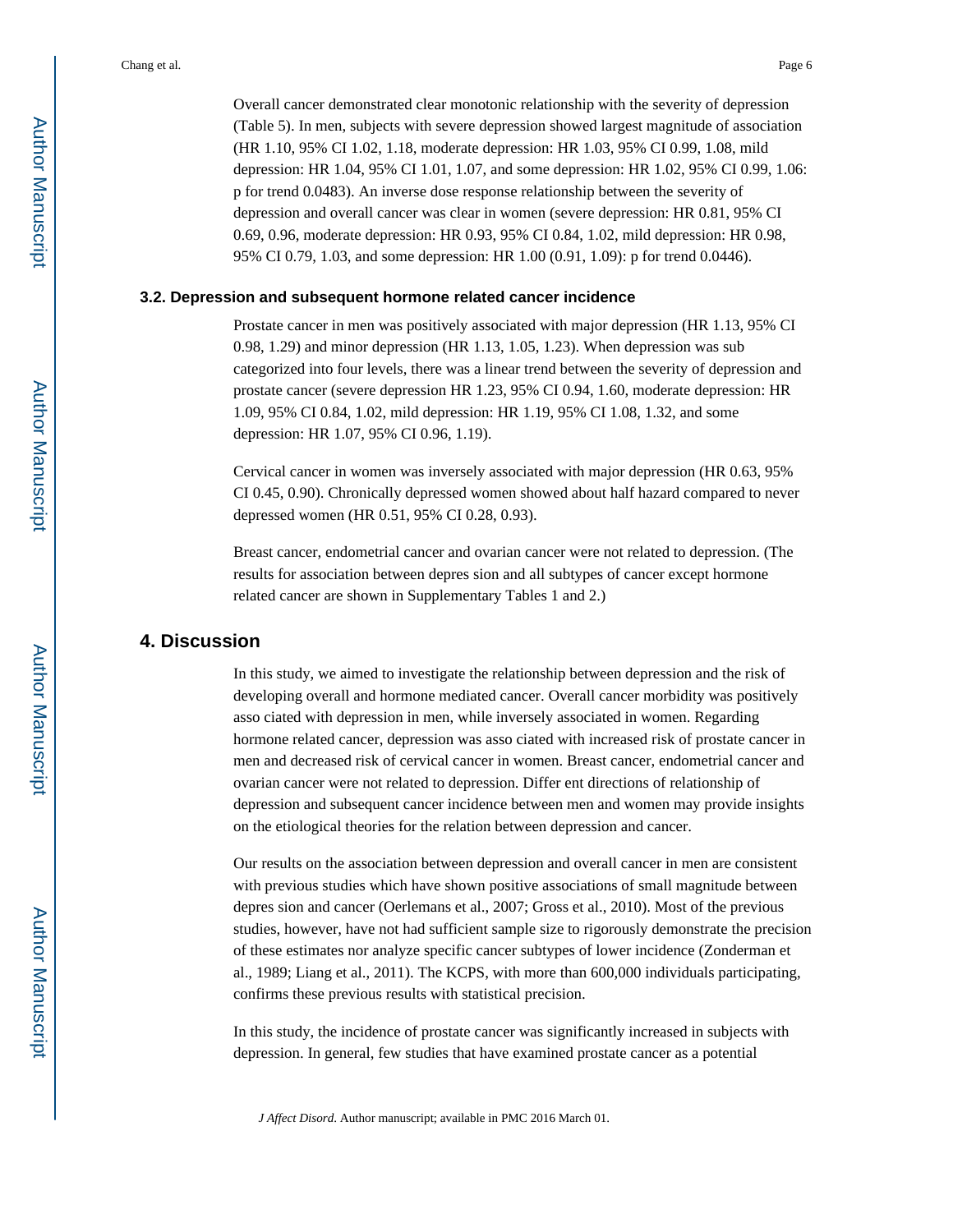outcome of depres sion have documented positive association that did not reach statistical significance. For example, in a 24 year follow up cohort study of Baltimore, subjects with dysphoric episodes showed a hazard ratio of 1.39 (95% CI 0.51, 3.80) compared to the controls (Gross et al., 2010). In similar studies that used medical records as the depression measure, the rate ratio of subjects with major depressive disorder developing prostate cancer was 1.02 (95% CI 0.84, 1.23) and 1.33 (95% CI 0.79, 2.23) in Denmark (Dalton et al., 2002). and Taiwan (Liang et al., 2011), respectively. In another study, chronically depressed older subjects showed an increased morbidity of prostate cancer although not statistically significant (HR 1.47, 95% CI 0.20, 10.83) (Penninx et al., 1998). In a meta analysis that combined three studies, statistical pooling revealed an estimated summary adjusted relative risk of 1.60 (95% CI 0.40, 6.50). Our results, which used a sample with 260 cancer incidences among subjects with major depression, are the first to show a statistically significant association between depression and sub sequent prostate cancer risk. Furthermore, a trend of dose response relationship between depression and prostate cancer supports the robustness of association.

Literature on the effect of depression on cervical cancer is even scarcer. However, in one study conducted in Denmark, being hospitalized for depression was found to be a protective factor against cervical cancer incidence, with a standardized incidence ratio of 0.81 (95% CI 0.65, 0.99) (Dalton et al., 2002). Our result shows significantly decreased incidence of cervical cancer among women with depression. The mechanism in which depression is protective against cervical cancer is unknown. Human papilloma virus (HPV) is a necessary cause of cervical cancer (Walboomers et al., 1999), suggesting that HPV may be a mechanism through which depression influences cervical cancer risk. However, exist ing studies on the relation between depression and HPV are mixed; some studies document lower depressive and anxiety symptoms among affected men and women (Johnson et al., 2011), though other studies show that women with HPV have higher levels of psychological distress once their status is known (Graziottin and Serafini, 2009; Clarke et al., 1996). Major depres sion is known to negatively influence sexual functioning, suggest ing that women with chronic major depression may be at lower risk for HPV infection and thus subsequent development of cervical cancer. Further research into these findings is critical.

Breast cancer is one of the most extensively studied subtypes regarding its association with depression. Some reported positive association (Aro et al., 2005; Gross et al., 2010), while others showed no association or even negative relationship (Nyklicek et al., 2003). In our study, we found no association between depression and breast cancer. This result is consistent with other large sample studies that examined the relation of depression and breast cancer. For example, a study conducted in Finland with over 10,000 subjects (Aro et al., 2005) and a meta analysis of 9 studies (Oerlemans et al., 2007) also showed no evidence of depression being a significant predictor of breast cancer incidence. In one of the studies that reported a strong positive association in a 24 year cohort study ascertained breast cancer by self report (Gross et al., 2010), which may bias the association away from the null. In another study showing a positive relationship, extreme stress and severe chronic depression was found to be a significant predictor of later breast cancer (Jacobs and Bovasso, 2000), which suggests that a certain threshold of severity might exist in the relation of depression and subsequent breast cancer.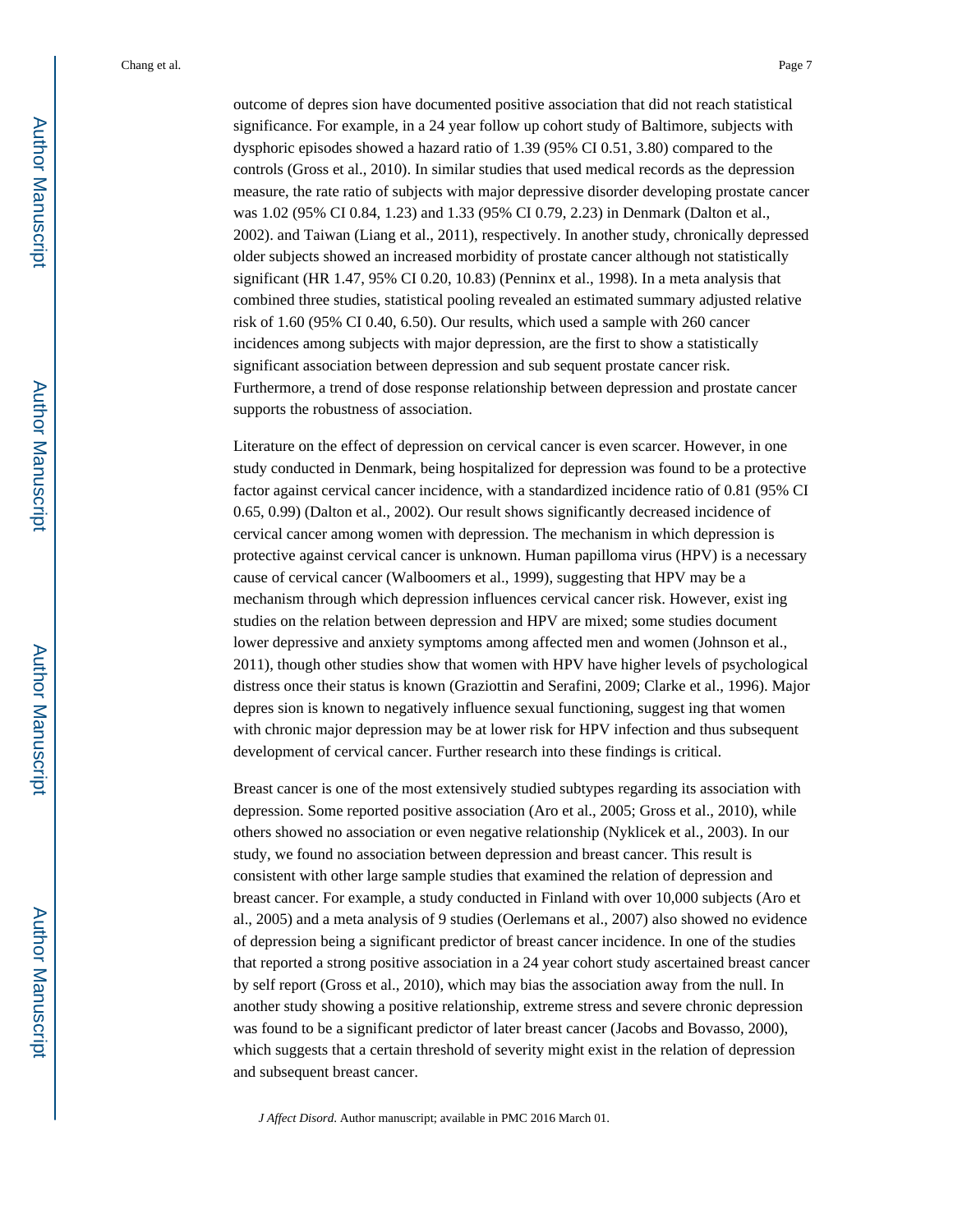Several mechanisms may be hypothesized for the association between depression and subsequent cancer (Spiegel and Giese Davis, 2003). One plausible pathway involves the hypothalamic pituitary adrenal (HPA) axis. There is considerable evidence that cortisol, a stress hormone that is released into plasma when stress is perceived, is associated with depression. Patients with depres sion show elevated cortisol levels in plasma (Burke et al., 2005) and display aberrant response to dexamethasone suppression test (Carroll et al., 2012). At the same time, cortisol is also involved in the activation of signaling that controls cell growth and regulation of the cell cycle.

Alteration in cytokine secretion and regulation is another possible pathway in which depression may be associated with subsequence cancer. Depression is common in infectious and autoimmune dis eases, and cytokine secretion is increased in major depression (Goshen et al., 2008). Also cytokines affect the HPA axis and monoamines (Goshen et al., 2008). At the same time, dysfunctional immune responses, including increased concentrations of cytokines TNF α and IL 6, are reported in patients with cancer (Lippitz, 2013).

Cultural factors may also influence the association between depression and cancer. Prevalence of mental disorders, including depression, tends to be lower in Asian countries compared to Western world (Chang et al., 2008). This may be due to unwill ingness to disclose information about personal difficulties and result in identifying more severe cases with stronger association with subsequent physical disease.

Compared to previous studies examining the association between depression and subsequent cancer risk, this study has several important strengths. First, this is the study with the largest sample size of more than 600,000 individuals. This is the largest prospective cohort study on the effect of depression on cancer. Because of its large sample size, the analysis had enough statistical precision to identify the relationship between depression and each subtypes of cancer, stratified by gender. Secondly, a follow up period of 20 years is longer than most of the other studies (Aro et al., 2005; Nyklicek et al., 2003; Zonderman et al., 1989). Due to slow growing rate of tumors, a follow up period of less than 10 years may be too short to detect an effect of depression on cancer incidence. For example, breast cancer with an average tumor volume doubling time of 280 days needs more than 18 years to grow from the first tumor cell to a tumor that is detectable (Possel et al., 2012; Friberg and Mattson, 1997). In their meta analysis, Oerlemans et al. reported that studies with follow up period of more than ten years were more likely to show significant associa tion between depression and subsequent overall and breast cancer risk (Oerlemans et al., 2007). Thirdly, cancer was ascertained by registry independent of exposure by linkage, and not self reported. Since depression is known to color perception of subject, self report on cancer diagnosis may bias the relationship further away from the null. Fourth, chronicity was examined.

There are also limitations to be noted. The method of ascertaining depression is a common limitation in studies examining depression. In our study, we used a self reported questionnaire to assess the level of depression in this large group of subjects. Although diagnosis by specialist or standardized diagnostic interviews is thought of as more valid measure of depression, self reported questionnaires are more convenient and inexpensive, thus allowing relatively large numbers of people to be evaluated in an epidemiological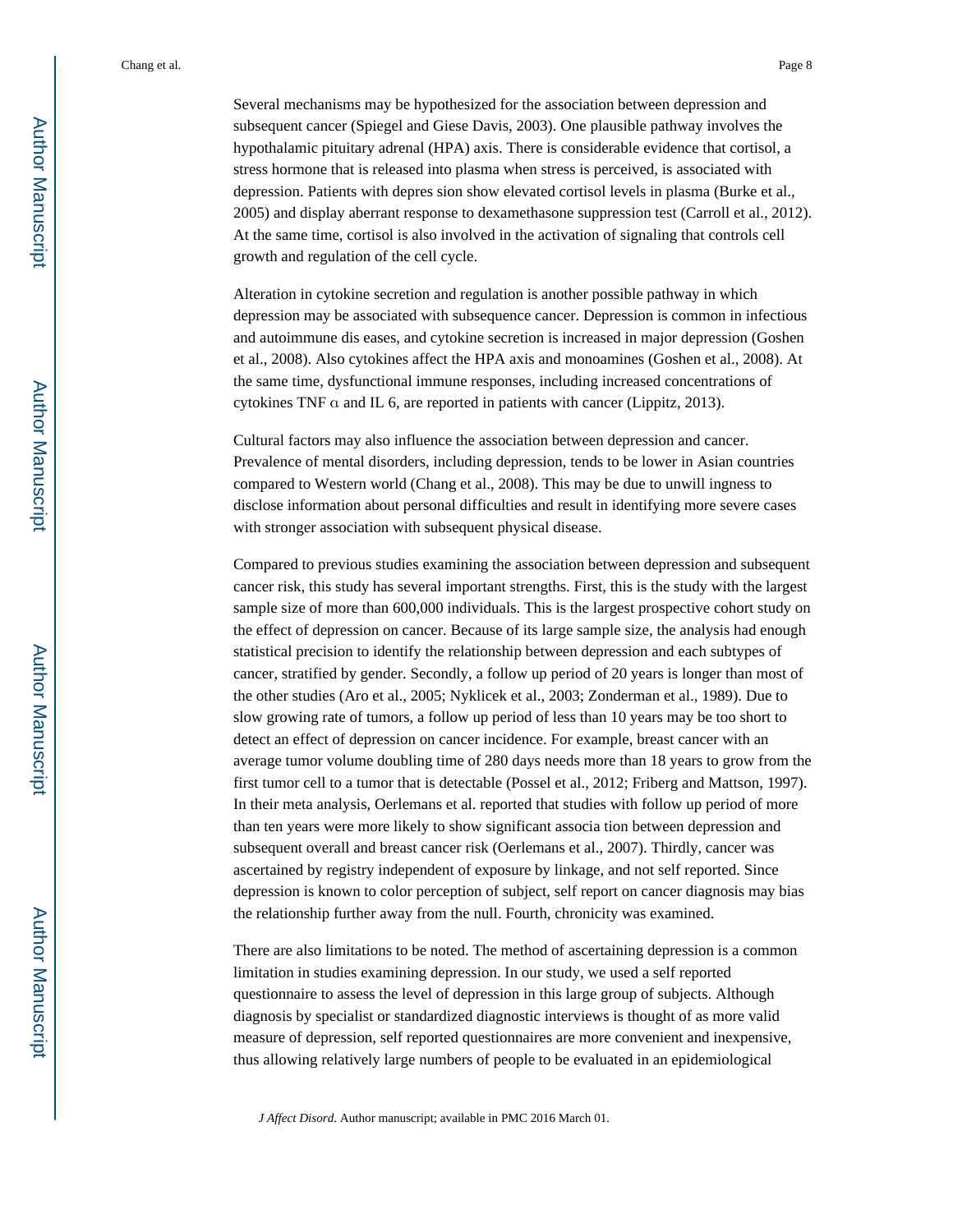study. Moreover, in Asian countries with a culture of unwillingness to disclose informa tion about personal difficulties, anonymity provided by questionnaire may allow participants to be more freely open about their mood status. Furthermore, medical diagnosis or standardized interview generally assess only the most severe form of depression such as major depressive disorder, while self reported questionnaires that are usually devised for screening purposes may identify individuals with minimal depressive symptoms as well as those with severe mood disorders. Finally, some of the potential confounders were not included in the analysis. Screening behavior in depressed subjects may account for positive association between depression and later cancer diagnosis. Also, data on potential confounders specific to hormonal cancers, such as parity, menopause, and hormone therapy was not collected in this study.

In conclusion, depression was associated with increased risk of prostate cancer among men and decreased risk of cervical cancer among women. The KCPS, with more than 600,000 individuals participating for almost 20 years, allows for statistical power to examine the association between depression and each subtypes of cancer, stratified by gender. Different direction and magnitude of association among gender and cancer subtypes suggest different psycho behavioral and biological pathways in which depression may affect later cancer development. Further studies on the association of depression and subsequent cancer and the underlying mechanisms should be conducted on specific cancer subtypes.

#### **Supplementary Material**

Refer to Web version on PubMed Central for supplementary material.

# **Acknowledgments**

This work was supported by a grant from the National R&D Program for Cancer Control; Ministry for Health, Welfare and Family Affairs, Republic of Korea (1220180).

#### **Role of funding source**

Nothing declared.

#### **References**

- American Psychiatric Association. Diagnostic and Statistical Manual of Mental Disorders (DSM-IV0). 4th. American Psychiatric Association; Washington, DC: 1994.
- Aro AR, De Koning HJ, Schreck M, Henriksson M, Anttila A, Pukkala E. Psychological risk factors of incidence of breast cancer: a prospective cohort study in Finland. Psychol. Med. 2005; 35(10): 1515–1521. [PubMed: 16164775]
- Belmaker RH, Agam G. Major depressive disorder. N. Engl. J. Med. 2008; 358(1):55–68. [PubMed: 18172175]
- Bromet E, Andrade LH, Hwang I, Sampson NA, Alonso J, de Girolamo G, et al. Cross-national epidemiology of DSM-IV major depressive episode. BMC Med. 2011; 9:90. [PubMed: 21791035]
- Burke HM, Davis MC, Otte C, Mohr DC. Depression and cortisol responses to psychological stress: a meta-analysis. Psychoneuroendocrinology. 2005; 30(9):846–856. [PubMed: 15961250]
- Campayo A, de Jonge P, Roy JF, Saz P, de la Camara C, Quintanilla MA, et al. Depressive disorder and incident diabetes mellitus: the effect of characteristics of depression. Am. J. Psychiatry. 2010; 167(5):580–588. [PubMed: 20123914]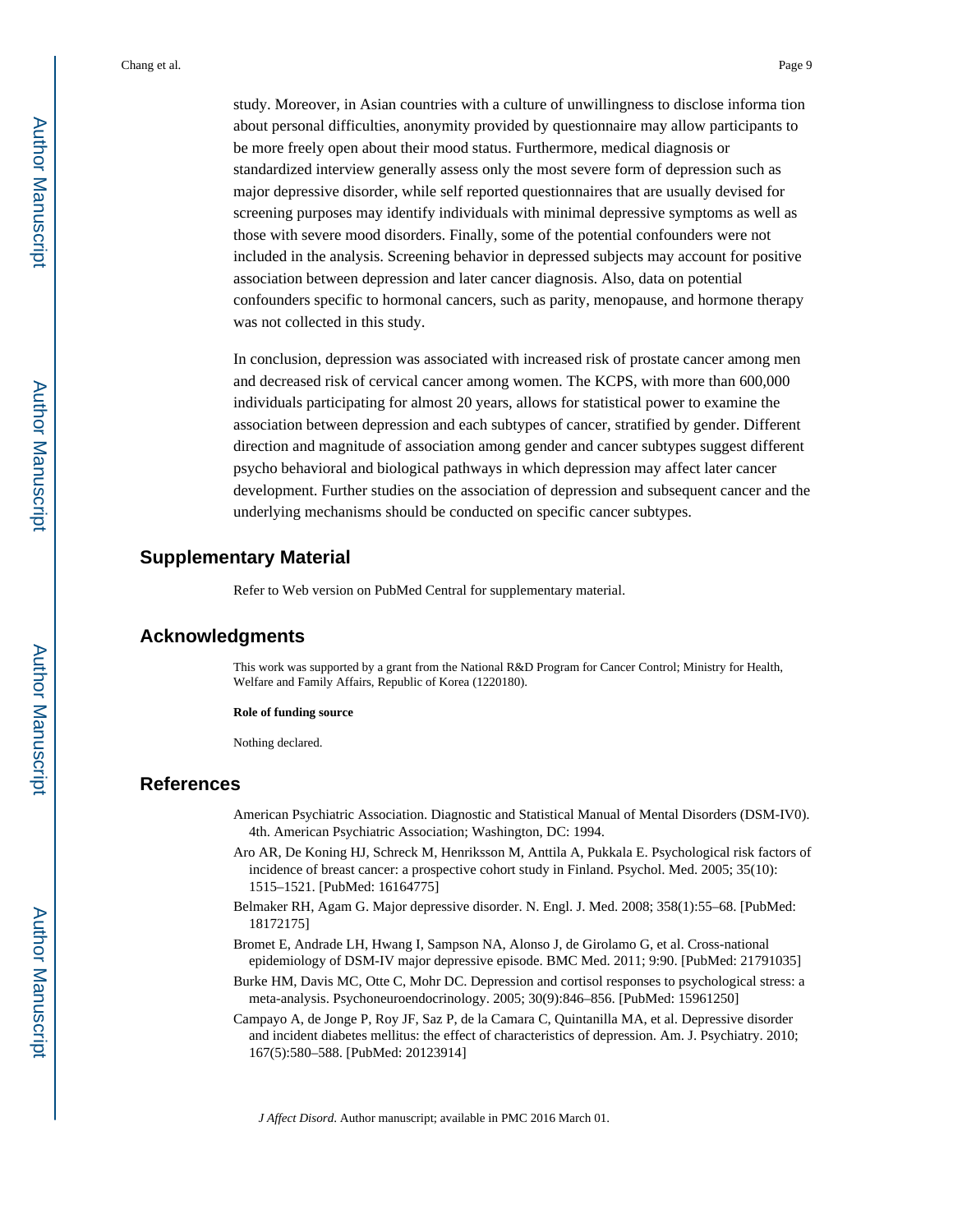- Carroll BJ, Iranmanesh A, Keenan DM, Cassidy F, Wilson WH, Veldhuis JD. Pathophysiology of hypercortisolism in depression: pituitary and adrenal responses to low glucocorticoid feedback. Acta Psychiatr. Scand. 2012; 125(6):478–491. [PubMed: 22211368]
- Chang HY, Shin YJ, Batty GD, Son DK, Yun YD, Jee SH, et al. Measuring depression in South Korea: validity and reliability of a brief questionnaire in the Korean Cancer Prevention Study. J. Affect Disord. 2013; 150:760–765. [PubMed: 23541487]
- Chang SM, Hahm BJ, Lee JY, Shin MS, Jeon HJ, Hong JP, et al. Cross-national difference in the prevalence of depression caused by the diagnostic threshold. J. Affect. Disord. 2008; 106(1-2):159– 167. [PubMed: 17725930]
- Chen YH, Lin HC. Increased risk of cancer subsequent to severe depression–a nationwide populationbased study. J. Affect Disord. 2011; 131(1-3):200–206. [PubMed: 21242002]
- Cho, MJ. The Epidemiological Survey of Mental Disorders in Korea. Ministry of Health and Welfare; 2011.
- Clarke P, Ebel C, Catotti DN, Stewart S. The psychosocial impact of human papillomavirus infection: implications for health care providers. Int. J. STD AIDS. 1996; 7(3):197–200. [PubMed: 8799782]
- Dalton SO, Mellemkjaer L, Olsen JH, Mortensen PB, Johansen C. Depression and cancer risk: a register-based study of patients hospitalized with affective disorders, Denmark, 1969–1993. Am. J. Epidemiol. 2002; 155(12):1088–1095. [PubMed: 12048222]
- Friberg S, Mattson S. On the growth rates of human malignant tumors: implications for medical decision making. J. Surg. Oncol. 1997; 65(4):284–297. [PubMed: 9274795]
- Goshen I, Kreisel T, Ben-Menachem-Zidon O, Licht T, Weidenfeld J, Ben-Hur T, et al. Brain interleukin-1 mediates chronic stress-induced depression in mice via adrenocortical activation and hippocampal neurogenesis suppression. Mol. Psychiatry. 2008; 13(7):717–728. [PubMed: 17700577]
- Graziottin A, Serafini A. HPV infection in women: psychosexual impact of genital warts and intraepithelial lesions. J. Sex. Med. 2009; 6(3):633–645. [PubMed: 19170869]
- Gross AL, Gallo JJ, Eaton WW. Depression and cancer risk: 24 years of follow-up of the Baltimore Epidemiologic Catchment Area sample. Cancer Causes Control. 2010; 21(2):191–199. [PubMed: 19885645]
- Jacobs JR, Bovasso GB. Early and chronic stress and their relation to breast cancer. Psychol. Med. 2000; 30(3):669–678. [PubMed: 10883721]
- Johnson CY, Sharp L, Cotton SC, Harris CA, Gray NM, Little J. Human papillomavirus infection and anxiety: analyses in women with low-grade cervical cytological abnormalities unaware of their infection status. PLoS One. 2011; 6(6):e21046. [PubMed: 21698168]
- Kessler RC, Berglund P, Demler O, Jin R, Koretz D, Merikangas KR, et al. The epidemiology of major depressive disorder: results from the National Comorbidity Survey Replication (NCS-R). JAMA. 2003; 289(23):3095–3105. [PubMed: 12813115]

Liang JA, Sun LM, Muo CH, Sung FC, Chang SN, Kao CH. The analysis of depression and subsequent cancer risk in Taiwan. Cancer Epidemiol. Biomark. Prev. 2011; 20(3):473–475.

- Lippitz BE. Cytokine patterns in patients with cancer: a systematic review. Lancet Oncol. 2013; 14(6):e218–e228. [PubMed: 23639322]
- Long N, Moore MA, Chen W, Gao CM, Lai MS, Mizoue T, et al. Cancer epidemiology and control in north-East Asia - past, present and future. Asian Pac. J. Cancer Prev. 2010; 11(Suppl 2):107–148. [PubMed: 20553072]
- McGee R, Williams S, Elwood M. Depression and the development of cancer: a meta-analysis. Soc. Sci. Med. 1994; 38(1):187–192. [PubMed: 8146710]
- Nicholson A, Kuper H, Hemingway H. Depression as an aetiologic and prognostic factor in coronary heart disease: a meta-analysis of 6362 events among 146,538 participants in 54 observational studies. Eur. Heart J. 2006; 27(23):2763–2774. [PubMed: 17082208]
- Nyklicek I, Louwman WJ, Van Nierop PW, Wijnands CJ, Coebergh JW, Pop VJ. Depression and the lower risk for breast cancer development in middle-aged women: a prospective study. Psychol. Med. 2003; 33(6):1111–1117. [PubMed: 12946095]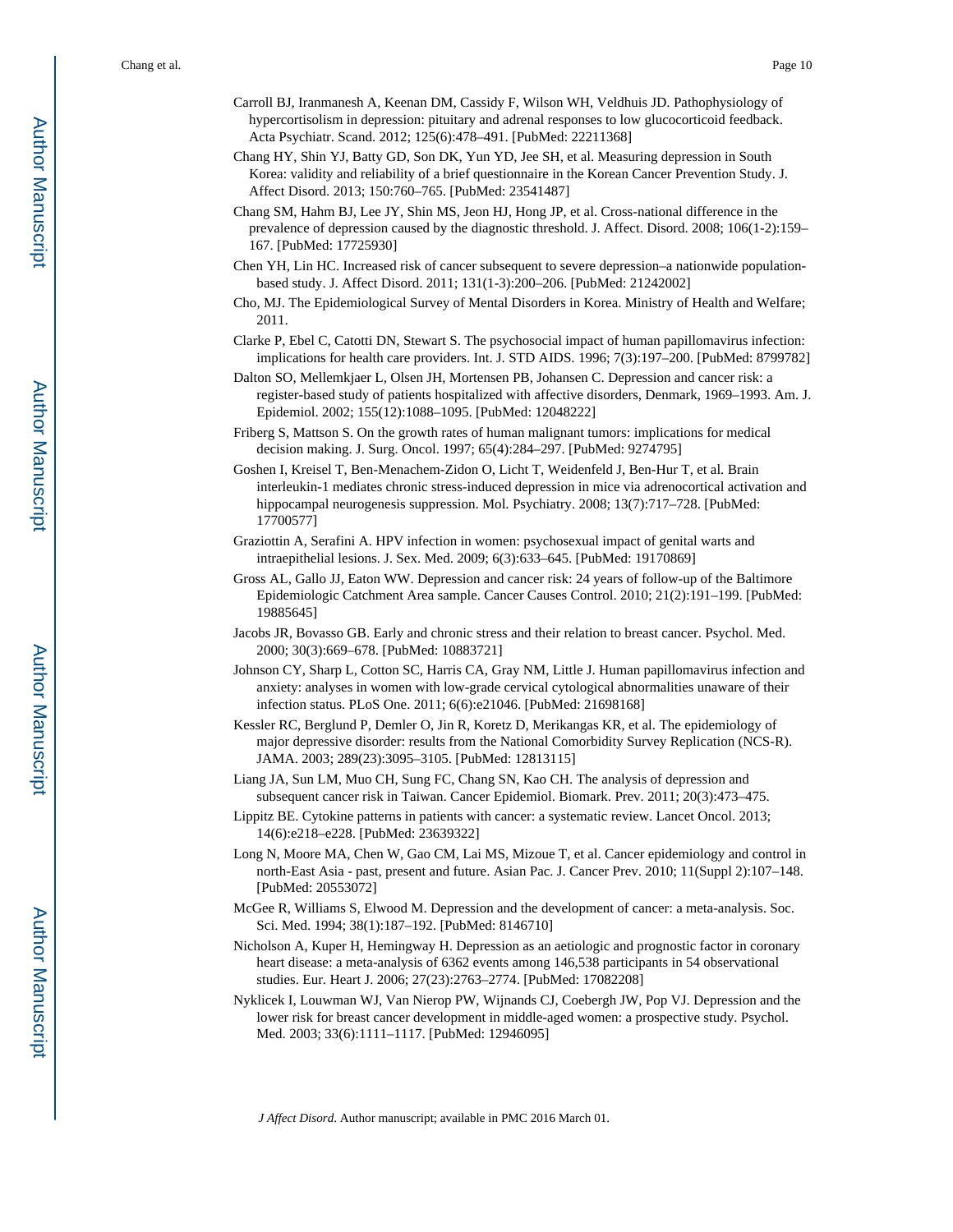- Oerlemans ME, van den Akker M, Schuurman AG, Kellen E, Buntinx F. A meta-analysis on depression and subsequent cancer risk. Clin. Pract. Epidemiol. Ment. Health. 2007; 3:29. [PubMed: 18053168]
- Pan A, Sun Q, Okereke OI, Rexrode KM, Hu FB. Depression and risk of stroke morbidity and mortality: a meta-analysis and systematic review. JAMA. 2011; 306(11):1241–1249. [PubMed: 21934057]
- Penninx BW, Guralnik JM, Pahor M, Ferrucci L, Cerhan JR, Wallace RB, et al. Chronically depressed mood and cancer risk in older persons. J. Natl. Cancer Inst. 1998; 90(24):1888–1893. [PubMed: 9862626]
- Possel P, Adams E, Valentine JC. Depression as a risk factor for breast cancer: investigating methodological limitations in the literature. Cancer Causes Control. 2012; 23(8):1223–1229. [PubMed: 22706674]
- Spiegel D, Giese-Davis J. Depression and cancer: mechanisms and disease progression. Biol. Psychiatry. 2003; 54(3):269–282. [PubMed: 12893103]
- Spitzer RL, Kroenke K, Williams JB. Validation and utility of a self-report version of PRIME-MD: the PHQ primary care study. Primary Care Evaluation of Mental Disorders. Patient Health Questionnaire. JAMA. 1999; 282(18):1737–1744. [PubMed: 10568646]
- Van Houdenhove B, Kempke S, Luyten P. Psychiatric aspects of chronic fatigue syndrome and fibromyalgia. Curr. Psychiatry Rep. 2010; 12(3):208–214. [PubMed: 20425282]
- Walboomers JM, Jacobs MV, Manos MM, Bosch FX, Kummer JA, Shah KV, et al. Human papillomavirus is a necessary cause of invasive cervical cancer worldwide. J. Pathol. 1999; 189(1): 12–19. [PubMed: 10451482]
- World Health Organization. The Global Burden of Disease: 2004 Update. World Health Organization; Geneva: 2008.
- Zonderman AB, Costa PT Jr. McCrae RR. Depression as a risk for cancer morbidity and mortality in a nationally representative sample. JAMA. 1989; 262(9):1191–1195. [PubMed: 2761060]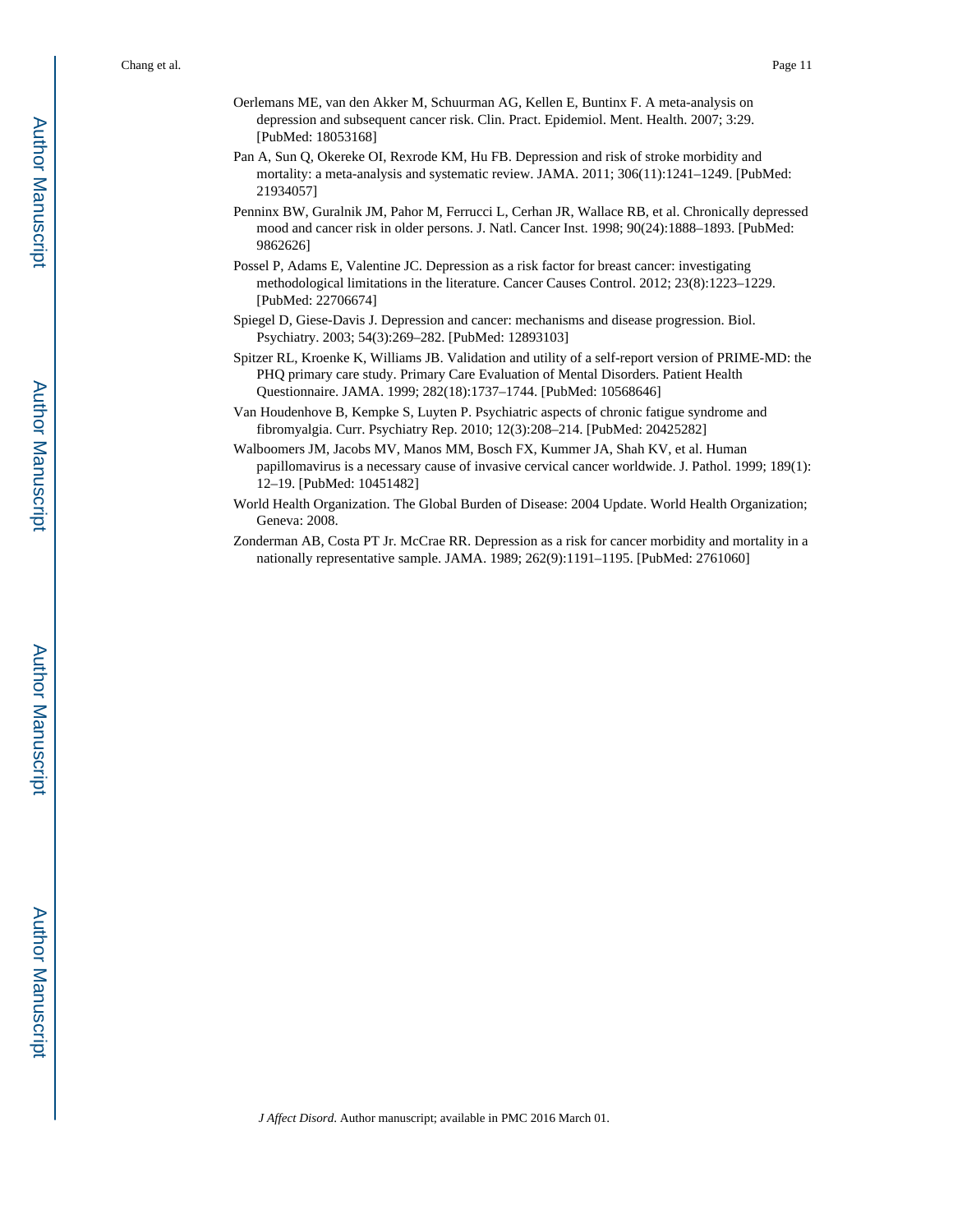Demographic characteristics major and minor depression in 1992 in South Korea, by gender, *n* (%).

|                      | Men                     |                                    |                           |                        |                     | Women                               |                                            |                        |  |
|----------------------|-------------------------|------------------------------------|---------------------------|------------------------|---------------------|-------------------------------------|--------------------------------------------|------------------------|--|
|                      | All<br>$n =$<br>502,297 | Major depression $\real^d$<br>7.4% | Minor depression<br>19.3% | Not depressed<br>73.3% | All<br>$n = 99,478$ | Major<br>depression<br>$a_{10.2\%}$ | <b>Minor</b><br>depression<br>$b_{21.4\%}$ | Not depressed<br>68.4% |  |
| Age (year)           |                         |                                    |                           |                        |                     |                                     |                                            |                        |  |
| $30 - 34$            | 11,4017                 | 7.6%                               | 14.3%                     | 78.1%                  | 41,444              | 10.2%                               | 20.8%                                      | 69.0%                  |  |
| $35 - 39$            | 11,3663                 | 7.9%                               | 16.3%                     | 75.8%                  | 25,164              | 9.8%                                | 20.6%                                      | 69.6%                  |  |
| $40 - 44$            | 86,861                  | 7.8%                               | 18.7%                     | 73.5%                  | 16,009              | 10.0%                               | 21.2%                                      | 68.7%                  |  |
| $45 - 49$            | 72,509                  | 7.6%                               | 21.3%                     | 71.1%                  | 8243                | 11.7%                               | 23.1%                                      | 65.7%                  |  |
| $50 - 54$            | 66,836                  | 6.8%                               | 24.7%                     | 68.5%                  | 5437                | 11.6%                               | 25.6%                                      | 62.8%                  |  |
| $55 - 59$            | 39,812                  | 6.0%                               | 27.8%                     | 66.2%                  | 2616                | 9.0%                                | 25.5%                                      | 65.5%                  |  |
| $60 - 64$            | 8599                    | 5.5%                               | 30.2%                     | 64.3%                  | 565                 | 7.1%                                | 20.2%                                      | 72.7%                  |  |
| Marital status       |                         |                                    |                           |                        |                     |                                     |                                            |                        |  |
| Married              | 475,916                 | 7.3%                               | 19.3%                     | 73.4%                  | 10,026              | 10.1%                               | 21.7%                                      | 68.2%                  |  |
| Never<br>married     | 15,216                  | 10.1%                              | 15.5%                     | 74.5%                  | 85,396              | 10.6%                               | 18.6%                                      | 70.8%                  |  |
| Else                 | 8012                    | 10.8%                              | 23.2%                     | 66.0%                  | 3576                | 11.7%                               | 22.1%                                      | 66.0%                  |  |
| Socioeconomic status |                         |                                    |                           |                        |                     |                                     |                                            |                        |  |
| 1 St Quartile        | 102,577                 | 7.9%                               | 21.0%                     | 71.1%                  | 11,887              | 10.4%                               | 21.6%                                      | 68.0%                  |  |
| 2nd Quartile         | 92,991                  | 7.6%                               | 20.1%                     | 72.3%                  | 14,587              | 10.7%                               | 21.5%                                      | 67.8%                  |  |
| 3rd Quartile         | 107,286                 | 7.6%                               | 17.7%                     | 74.7%                  | 33,337              | 9.8%                                | 21.4%                                      | 68.9%                  |  |
| 4th Quartile         | 107,156                 | 6.4%                               | 19.3%                     | 74.3%                  | 20,947              | 10.2%                               | 22.1%                                      | 67.7%                  |  |
| Smoking status       |                         |                                    |                           |                        |                     |                                     |                                            |                        |  |
| Non smoker           | 104,435                 | 5.6%                               | 16.8%                     | 77.6%                  | 98,849              | 10.2%                               | 21.4%                                      | 68.4%                  |  |
| Ex smoker            | 98,676                  | 7.1%                               | 20.1%                     | 72.8%                  | 383                 | 13.6%                               | 24.8%                                      | 61.6%                  |  |
| Current<br>smoker    | 299,186                 | 8.2%                               | 19.9%                     | 72.0%                  | 246                 | 15.0%                               | 17.1%                                      | 67.9%                  |  |
| Drinking status      |                         |                                    |                           |                        |                     |                                     |                                            |                        |  |
| Non drinker          | 97,612                  | 7.1%                               | 18.2%                     | 75.5%                  | 83,732              | 9.5%                                | 21.0%                                      | 69.5%                  |  |
| $0 - 25$ g/d         | 282,820                 | 6.8%                               | 18.9%                     | 74.3%                  | 15,562              | 13.9%                               | 23.4%                                      | 62.7%                  |  |
| $25 - 50$ g/d        | 73,124                  | 8.3%                               | 20.5%                     | 71.2%                  | 145                 | 16.6%                               | 25.5%                                      | 57.9%                  |  |
| 50 $-100$ g/d        | 36,973                  | 11.5%                              | 21.8%                     | 66.7%                  | 28                  | 7.1%                                | 32.1%                                      | 60.7%                  |  |
| $100-g/d$            | 11,768                  | 14.2%                              | 21.6%                     | 64.2%                  | 11                  | 0.0%                                | 27.3%                                      | 72.7%                  |  |
| Regular exercise     |                         |                                    |                           |                        |                     |                                     |                                            |                        |  |
| Regular<br>exercise  | 138,203                 | 4.4%                               | 16.7%                     | 78.9%                  | 12,480              | 7.4%                                | 18.5%                                      | 74.0%                  |  |
| No exercise          | 364,094                 | 8.6%                               | 20.2%                     | 71.2%                  | 86,998              | 10.6%                               | 21.8%                                      | 67.6%                  |  |

*a*Major depression: (item 1 or item 2) and (at least 5 positive answers among 9 items).

 $b$ Minor depression: (item 1 or item 2) and (1–4 positive answers among 9 items).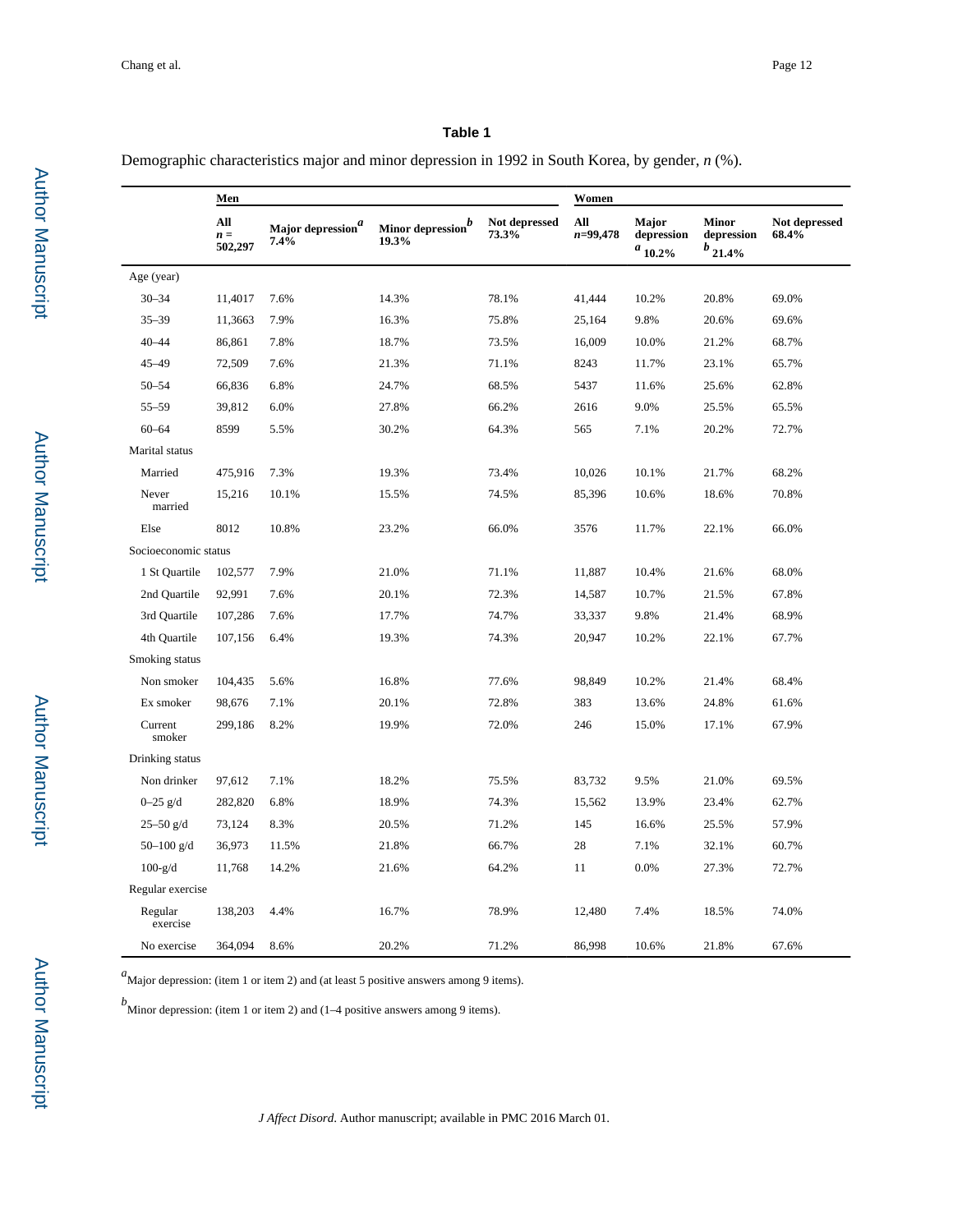Demographic characteristics of subjects with chronic<sup>*a*</sup> major depression, *n* (%).

|                      | Men                  |                                                |                                       | Women          |                                                |                                       |  |  |
|----------------------|----------------------|------------------------------------------------|---------------------------------------|----------------|------------------------------------------------|---------------------------------------|--|--|
|                      | All $n =$<br>458,836 | Chronic major<br>$\mbox{depression}^a$<br>3.3% | Never depressed <sup>b</sup><br>96.7% | All $n=87,678$ | Chronic major<br>$\mbox{depression}^a$<br>4.5% | Never depressed <sup>b</sup><br>95.5% |  |  |
| Age (year)           |                      |                                                |                                       |                |                                                |                                       |  |  |
| $30 - 34$            | 103,574              | 3.2%                                           | 96.8%                                 | 36,435         | 4.3%                                           | 95.7%                                 |  |  |
| $35 - 39$            | 103,392              | 3.5%                                           | 96.5%                                 | 22,275         | 4.3%                                           | 95.7%                                 |  |  |
| $40 - 44$            | 79,085               | 3.5%                                           | 97.1%                                 | 14,132         | 4.2%                                           | 95.8%                                 |  |  |
| $45 - 49$            | 66,223               | 3.3%                                           | 96.7%                                 | 7191           | 6.0%                                           | 93.9%                                 |  |  |
| $50 - 54$            | 61,547               | 3.0%                                           | 97.0%                                 | 4758           | 5.8%                                           | 94.2%                                 |  |  |
| $55 - 59$            | 36,988               | 2.4%                                           | 97.6%                                 | 2363           | 4.1%                                           | 95.9%                                 |  |  |
| $60 - 64$            | 8027                 | 2.4%                                           | 97.6%                                 | 524            | 3.6%                                           | 96.4%                                 |  |  |
| Marital status       |                      |                                                |                                       |                |                                                |                                       |  |  |
| Married              | 435,315              | 3.2%                                           | 96.8%                                 | 75,278         | 4.5%                                           | 95.5%                                 |  |  |
| Never married        | 13,500               | 4.4%                                           | 95.6%                                 | 8863           | 4.3%                                           | 95.7%                                 |  |  |
| Else                 | 7133                 | 5.5%                                           | 94.5%                                 | 3113           | 5.2%                                           | 94.8%                                 |  |  |
| Socioeconomic status |                      |                                                |                                       |                |                                                |                                       |  |  |
| 1 St Quartile        | 93,291               | 3.6%                                           | 96.4%                                 | 10,470         | 4.8%                                           | 95.2%                                 |  |  |
| 2nd Quartile         | 84,616               | 3.3%                                           | 96.7%                                 | 12,847         | 5.0%                                           | 95.0%                                 |  |  |
| 3rd Quartile         | 97,902               | 3.3%                                           | 96.7%                                 | 29,423         | 4.0%                                           | 96.0%                                 |  |  |
| 4th Quartile         | 99,066               | 2.7%                                           | 97.3%                                 | 18,523         | 4.5%                                           | 95.5%                                 |  |  |
| Smoking status       |                      |                                                |                                       |                |                                                |                                       |  |  |
| Non smoker           | 97,300               | 2.3%                                           | 97.7%                                 | 87,150         | 4.5%                                           | 95.5%                                 |  |  |
| Ex smoker            | 90,584               | 2.9%                                           | 97.1%                                 | 328            | 4.6%                                           | 95.4%                                 |  |  |
| Current smoker       | 270,952              | 3.7%                                           | 96.3%                                 | 200            | 7.0%                                           | 93.0%                                 |  |  |
| Drinking status      |                      |                                                |                                       |                |                                                |                                       |  |  |
| Non drinker          | 90,417               | 2.5%                                           | 97.5%                                 | 74,301         | 4.1%                                           | 95.9%                                 |  |  |
| $0-25$ g/d           | 259,650              | 2.9%                                           | 97.1%                                 | 13,226         | 6.8%                                           | 93.2%                                 |  |  |
| $25-50$ g/d          | 66,103               | 3.8%                                           | 96.2%                                 | 118            | 7.6%                                           | 92.4%                                 |  |  |
| 50-100 $g/d$         | 32,533               | 5.7%                                           | 94.3%                                 | 26             | 3.8%                                           | 96.2%                                 |  |  |
| $100-g/d$            | 10,133               | 7.4%                                           | 92.6%                                 | $\overline{7}$ | 0.0%                                           | 100.0%                                |  |  |
| Regular exercise     |                      |                                                |                                       |                |                                                |                                       |  |  |
| Regular exercise     | 130,010              | 1.7%                                           | 98.3%                                 | 11,297         | 2.9%                                           | 97.1%                                 |  |  |
| No exercise          | 328,826              | 3.9%                                           | 96.1%                                 | 3,619          | 4.7%                                           | 95.3%                                 |  |  |

<sup>a</sup> Chronic major depression=major depression in 1992 and major depression in 1994, among those who were interviewed at both waves.

*b*<br>
Never depressed = not depressed in 1992 and not depressed in 1994.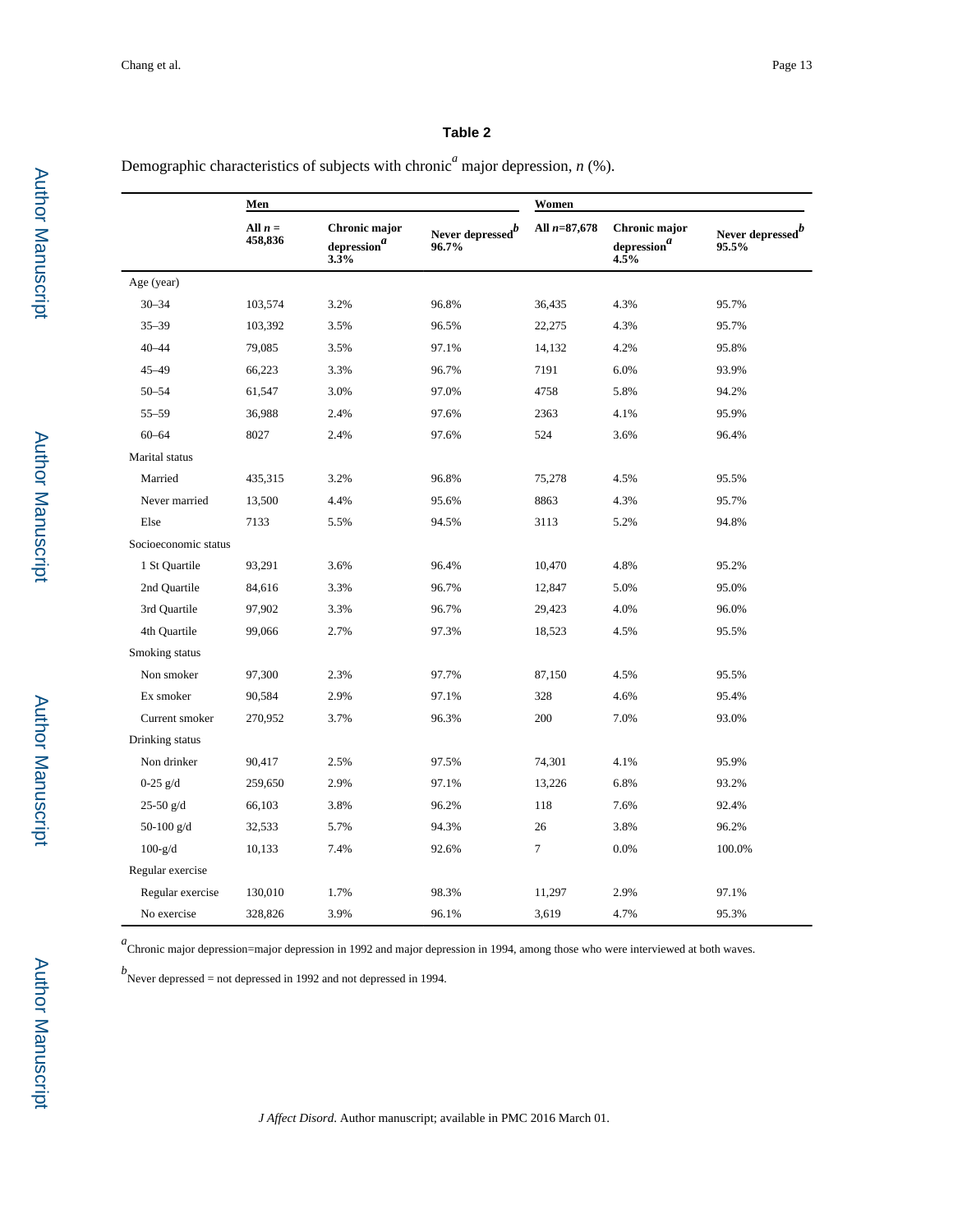Hazard ratios and 95% confidence intervals for associations between cancer subtypes diagnosed between 1993 and 2012, major depression, and minor depression in 1992.

| <b>Major depression</b>  | <b>Number</b><br>of cancer<br>morbidity<br>at<br>follow-up | <b>Number</b><br>with<br>major<br>depression | <b>Major</b> depression   |                     |                     |                     |                     |  |
|--------------------------|------------------------------------------------------------|----------------------------------------------|---------------------------|---------------------|---------------------|---------------------|---------------------|--|
| (ref: everybody else)    |                                                            |                                              | Unadjusted<br>HR (95% CI) | Model 1             | Model 2             | Model 3             | Model 4             |  |
| Major depression         |                                                            |                                              |                           |                     |                     |                     |                     |  |
| Men                      |                                                            |                                              |                           |                     |                     |                     |                     |  |
| Total cancer             | 49,744                                                     | 3661                                         | $1.05(1.02 - 1.09)$       | $1.09(1.06 - 1.13)$ | $1.05(1.02 - 1.09)$ | $1.05(1.02 - 1.09)$ | $1.05(1.01-1.09)$   |  |
| Prostate cancer (C61)    | 3811                                                       | 260                                          | $1.01(0.99 - 1.14)$       | $1.07(0.94 - 1.21)$ | $1.12(0.98 - 1.27)$ | $1.12(0.98 - 1.27)$ | $1.13(0.98-1.29)$   |  |
| Women                    |                                                            |                                              |                           |                     |                     |                     |                     |  |
| Total cancer             | 7860                                                       | 751                                          | $0.93(0.86 - 1.01)$       | $0.92(0.85 - 1.00)$ | $0.93(0.86 - 1.00)$ | $0.93(0.86 - 1.00)$ | $0.90(0.83 - 0.98)$ |  |
| Breast cancer(C50)       | 2244                                                       | 234                                          | $1.00(0.88 - 1.15)$       | $1.00(0.87-1.15)$   | $1.00(0.87 - 1.14)$ | $1.00(0.87 - 1.14)$ | $0.98(0.98 - 1.14)$ |  |
| Cervical cancer(C53)     | 588                                                        | 141                                          | $0.73(0.54 - 1.00)$       | $0.72(0.53 - 0.99)$ | $0.72(0.53 - 0.98)$ | $0.72(0.52 - 0.98)$ | $0.63(0.45-0.90)$   |  |
| Endometrial cancer (C54) | 203                                                        | 47                                           | $0.77(0.46 - 1.29)$       | $0.76(0.45 - 1.27)$ | $0.77(0.46 - 1.30)$ | $0.77(0.46 - 1.30)$ | $0.69(0.39-1.21)$   |  |
| Ovarian cancer (C56)     | 300                                                        | 75                                           | $1.11(0.76 - 1.62)$       | $1.10(0.76 - 1.60)$ | $1.10(0.76 - 1.60)$ | $1.11(0.76 - 1.61)$ | $1.03(0.68 - 1.56)$ |  |
| Minor depression         |                                                            |                                              |                           |                     |                     |                     |                     |  |
| Men                      |                                                            |                                              |                           |                     |                     |                     |                     |  |
| Total cancer             | 49,744                                                     | 11,447                                       | $1.29(1.26 - 1.31)$       | $1.06(1.04-1.09)$   | $1.04(1.01-1.06)$   | $1.03(1.01-1.06)$   | $1.03(1.01-1.06)$   |  |
| Prostate cancer (C61)    | 3811                                                       | 983                                          | $1.48(1.38-1.60)$         | $1.11(1.03-1.19)$   | $1.13(1.05-1.22)$   | $1.14(1.06-1.22)$   | $1.13(1.05-1.23)$   |  |
| Women                    |                                                            |                                              |                           |                     |                     |                     |                     |  |
| Total cancer             | 7860                                                       | 1719                                         | $1.02(0.97-1.08)$         | $1.00(0.95-1.06)$   | $1.00(0.95-1.06)$   | $1.00(0.95-1.06)$   | $0.99(0.93 - 1.05)$ |  |
| Breast cancer(C50)       | 2244                                                       | 448                                          | $0.92(0.82 - 1.02)$       | $0.92(0.83 - 1.02)$ | $0.92(0.83 - 1.02)$ | $0.92(0.83 - 1.02)$ | $0.92(0.82 - 1.03)$ |  |
| Cervical cancer(C53)     | 588                                                        | 403                                          | $1.12(0.92 - 1.36)$       | $1.10(0.91 - 1.33)$ | $1.10(0.91 - 1.33)$ | $1.10(0.91 - 1.33)$ | $1.03(0.84 - 1.27)$ |  |
| Endometrial cancer (C54) | 203                                                        | 140                                          | $1.07(0.77-1.49)$         | $1.07(0.77-1.49)$   | $1.08(0.78 - 1.51)$ | $1.08(0.78 - 1.51)$ | $1.11(0.79-1.57)$   |  |
| Ovarian cancer (C56)     | 300                                                        | 193                                          | $1.24(0.95-1.62)$         | $1.23(0.94 - 1.61)$ | $1.22(0.94 - 1.60)$ | $1.22(0.94 - 1.60)$ | $1.24(0.93 - 1.64)$ |  |

Model 1: adjusted for age, marital status, SES (demographics).

Model 2: adjusted for age, smoking status, alcohol drinking, exercise, BMl (demographics+health behaviors).

Model 3: adjusted for age, smoking status, alcohol drinking, exercise, BMI, cholesterol, blood sugar, hypertension (demos+health behaviors +biological indicators of subclinical illness).

Model 4: adjusted for age, smoking status, alcohol drinking, exercise, BMI, cholesterol, blood sugar, hypertension, and cancer family history (demos+health behaviors+biological indicators of subclinical illness + genetic liability).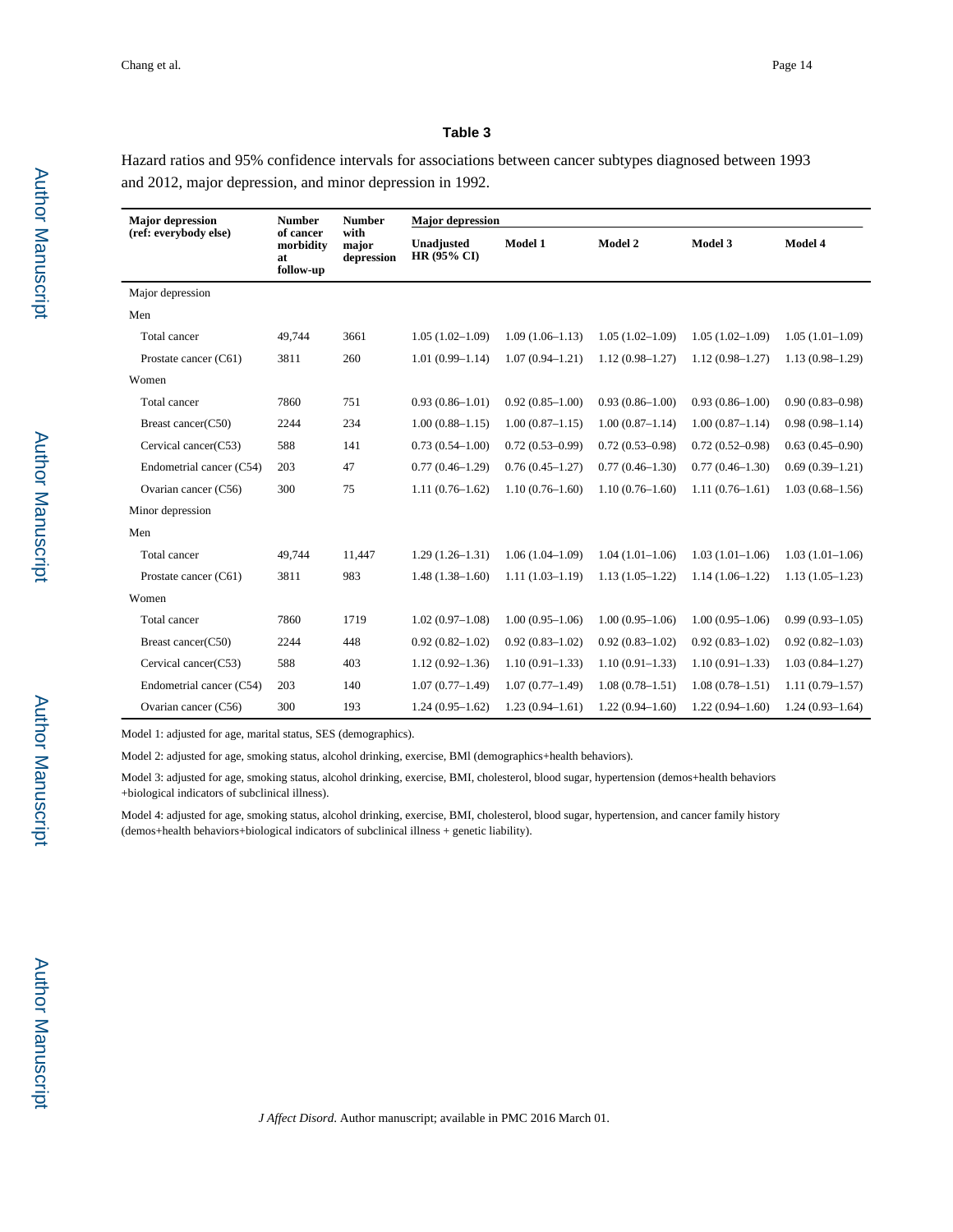Hazard ratios and 95% confidence intervals for associations between cancer subtypes diagnosed between 1993 and 2012 and chronic depression in 1992 and 1994.

| <b>Chronic depression</b>   | <b>Number</b><br>of cancer<br>morbidity<br>at<br>follow-up | <b>Number</b><br>with<br>chronic<br>depression | <b>Chronic depression</b>                        |                     |                     |                     |                     |  |
|-----------------------------|------------------------------------------------------------|------------------------------------------------|--------------------------------------------------|---------------------|---------------------|---------------------|---------------------|--|
| (ref: everybody else)       |                                                            |                                                | Unadjusted<br>HR (95%)<br>$\mathbf{C}\mathbf{D}$ | Model 1             | Model 2             | Model 3             | <b>Model 4</b>      |  |
| Men                         |                                                            |                                                |                                                  |                     |                     |                     |                     |  |
| Total cancer                | 45.516                                                     | 1510                                           | $1.03(0.98 - 1.08)$                              | $1.12(1.06-1.18)$   | $1.07(1.02 - 1.13)$ | $1.07(1.02 - 1.13)$ | $1.08(1.02 - 1.14)$ |  |
| Prostate cancer (C61)       | 3499                                                       | 99                                             | $0.87(0.71-1.06)$                                | $1.00(0.82 - 1.22)$ | $1.05(0.86 - 1.28)$ | $1.05(0.86 - 1.28)$ | $1.05(0.85-1.30)$   |  |
| Women                       |                                                            |                                                |                                                  |                     |                     |                     |                     |  |
| Total cancer                | 6980                                                       | 296                                            | $0.94(0.84 - 1.06)$                              | $0.92(0.82 - 1.04)$ | $0.93(0.82 - 1.04)$ | $0.93(0.82 - 1.04)$ | $0.91(0.80-1.03)$   |  |
| Breast cancer(C50)          | 1976                                                       | 87                                             | $0.98(0.79-1.21)$                                | $0.97(0.78-1.21)$   | $0.97(0.79-1.21)$   | $0.97(0.78-1.21)$   | $0.96(0.76 - 1.21)$ |  |
| Cervical cancer(C53)        | 529                                                        | 13                                             | $0.53(0.31-0.93)$                                | $0.52(0.30-0.91)$   | $0.52(0.30-0.91)$   | $0.52(0.30-0.91)$   | $0.51(0.28 - 0.93)$ |  |
| Endometrial cancer<br>(C54) | 181                                                        | 6                                              | $0.73(0.32 - 1.65)$                              | $0.71(0.32 - 1.61)$ | $0.74(0.33 - 1.68)$ | $0.74(0.33 - 1.68)$ | $0.81(0.36-1.84)$   |  |
| Ovarian cancer (C56)        | 269                                                        | 11                                             | $0.91(0.50-1.66)$                                | $0.88(0.48-1.62)$   | $0.88(0.48-1.61)$   | $0.88(0.48-1.61)$   | $0.91(0.48 - 1.72)$ |  |

Model 1: adjusted for age, marital status, SES (demographics).

Model 2: adjusted for age, smoking status, alcohol drinking, exercise, BMI (demographics+health behaviors).

Model 3: adjusted for age, smoking status, alcohol drinking, exercise, BMI, cholesterol, blood sugar, hypertension (demos+health behaviors +biological indicators of subclinical illness).

Model 4: adjusted for age, smoking status, alcohol drinking, exercise, BMI, cholesterol, blood sugar, hypertension, and cancer family history (demos+health behaviors+biological indicators of subclinical illness + genetic liability).

<sup>*a*</sup> Chronic major depression=major depression in 1992 and major depression in 1994, among those who were interviewed at both waves.

Author Manuscript

Author Manuscript